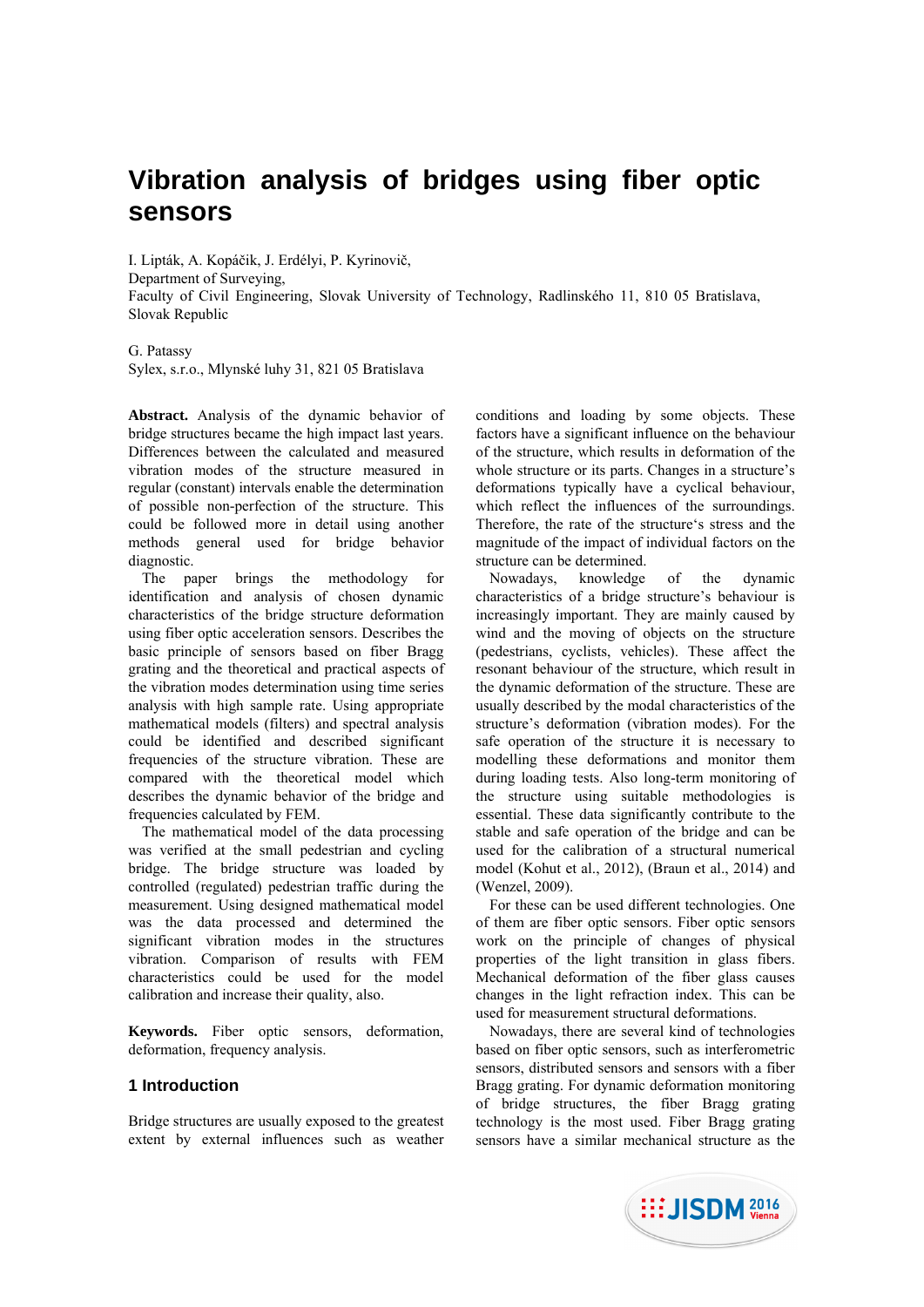most of electronic sensors. In the case of FBG sensors the Bragg grating is used for quantification of measured signal. In difference to electric sensors, where the deformation cause changes in output electricity, the fiber Bragg grating affect the change in refraction signal. High stability of the signal transfer to long distances, multiplexing and comparable precision to electric sensors, able the more often usage of these sensors for structural deformation monitoring (Glisic & Inaudi, 2007), (Guan et al., 2004), (Honglei et al., 2011), (Min et al., 2014) and (Zhang, 2006).

Paper is focused to vibration analysis using fiber optic accelerometers, describes the principle of the fiber optic technology, especially the fiber Bragg grating (FBG) sensors. The vibration analysis of the bridge deformation is generally based on the methodology of the spectral analysis of time series. Practical application of the FBG accelerometers and used methodology of data processing is described on the case study realized at the small bridge structure for pedestrians.

# **2 Fiber optic sensors**

Optical fiber are used mainly in telecommunication, medicine, biological applications and structural monitoring. The optical fiber is the most used technology for data transfer, today. During last several decades, the development in fiber optic technology have been strongly increasing. First applications were realized in medicine for light and image transfer. The first optical fibers had the attenuation at the level up to 100 dB/km. It was caused by contamination of used fiber glass, what was non-acceptable for long distance signal transfer. Recent optical fibers have high purity of glass material and their attenuation is very low at the level under 0.2 dB/km (Thyagarajan & Ghatak, 2007) and (Cusano et al., 2011)

Great approach has been achieved in 1978, when Ken O. Hill discovered photosensitive effect in Germanium fibers. Flaring by ultra violet UV light causes permanent change in refraction index of a fiber. This effect was exploited for the development of regular grating in optical fiber, which can reflect the selected spectrum of the transferred signal in optical fiber. The spectral shape of the reflected signal is changed by temporal changes and by the grating deformation. These properties build the base for development of the first FBG, which was

later integrated into many types of sensors for custom purposes. For commercial purposes was the technology available in 1995 (Mitsche, 2005).

# **2.1 Fiber Bragg Grating sensors**

FBG is very simple device. FBG is a grating, which is manufactured in the core of optical fiber. This grating reflects only a part of the transmitted signal band at specific wavelength (from 380 nm to 780 nm). The reflected signal band is depended on the grating spacing, which is depended on the temporal and pressure changes or other mechanical strain and it causes shifting of the reflected signal band wavelength. Based on these properties of the FBG were developed different types of sensors.



**Fig. 1** Principle of FBG sensors

FBG is a component with periodic changes of the refraction index in each spacing of the fiber core. These changes are manufactured by flaring of the UV light with periodical pattern of defined energy level. After this, a grating works as mirror, which reflects selected wavelengths of the transmitted signal.

**霧种地sisible spectrum of the transmitted signal** is passing through the grating and part of the signal is reflected and the other part is passing onwards. Reflected wavelength band is passing Bragg condition:

$$
\lambda_{B} = 2.n_{\text{eff}} \Lambda, \qquad (1)
$$

where *Λ* is reflected wavelength (Bragg wavelength),  $n_{\text{eff}}$  is effective refraction index which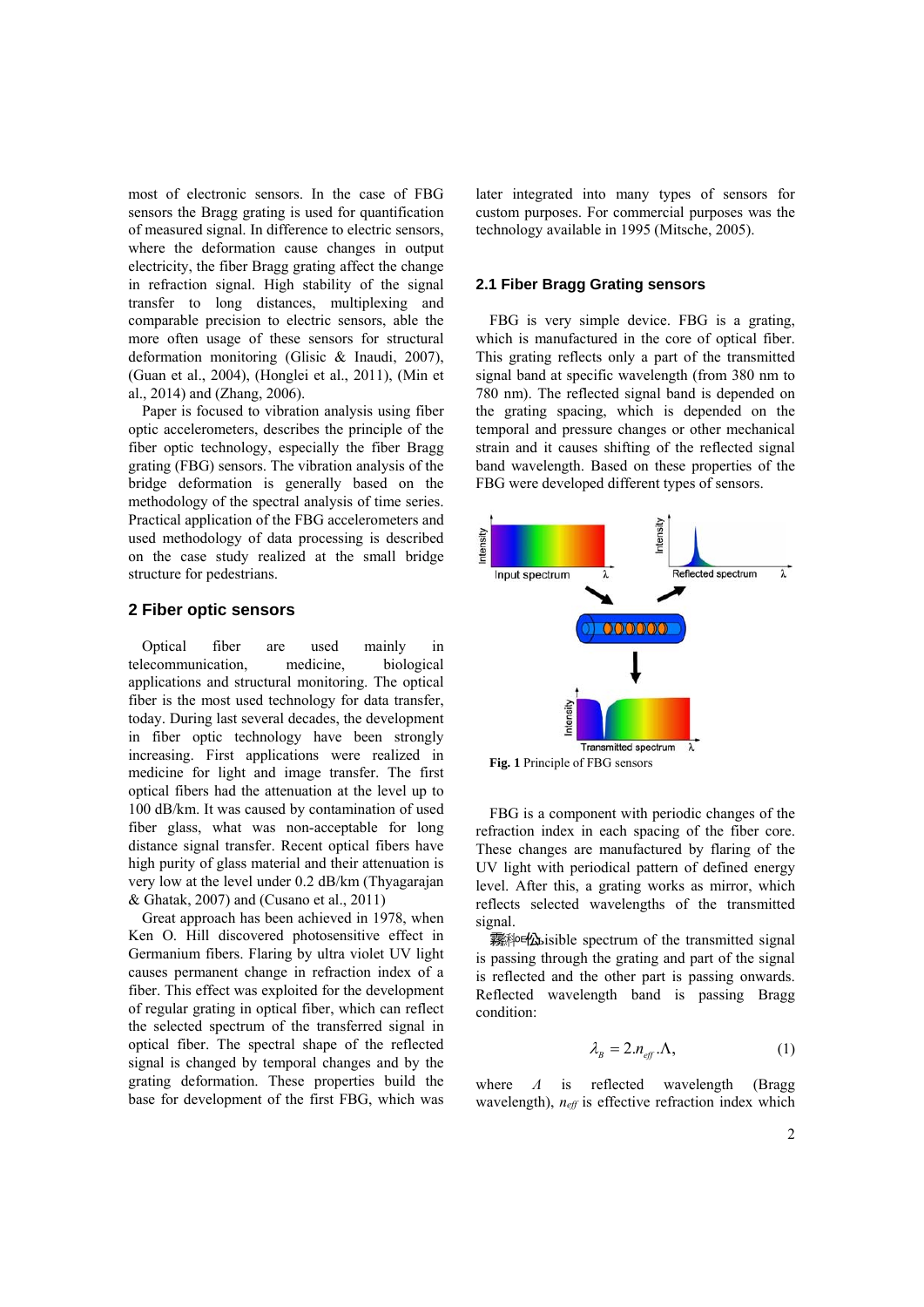is in linear relation with the grating spacing (Sylex, 2014).

#### **2.2 Principle of deformation measurement**

In equation (1) the reflected wavelength is passing the Bragg condition. Temperature changes or mechanical strain of fiber cause grating deformation and change of effective refraction index and grating spacing. This affects shift of the reflected signal wavelength. Changes in wavelength are in relationship with changes in temperature and strain, what is used for quantification of grating deformation (Antunes et al., 2012).



**Fig. 2** Grating deformation

#### **2.3 Signal generation and processing**

The device for signal generation and signal processing is known as interrogator. The recent FBG are able to measure several physical quantities. Advantage of the FBG usage is the possibility of serial connection of different types of sensors, which is known as multiplexing. Interrogator is able to identify every sensor connected to the common canal using different modes. Most often used modes are Time Division Multiplexing (TDM) and Wavelength Division Multiplexing – WDM) (Zhang, 2006).

TDM is based on known speed of the light transferred in optical fiber, where each sensor is identified by different time stamp. Using WDM, interrogator can identify each sensor by specific wavelength of the FBG. The possible number of sensors at same canal is depended on the spacing range of the FBG and the spectral range of the

signal which is generated by the interrogator (Sylex, 2014).

# **3 Vibration analysis of bridge structures**

The main purpose of vibration analysis of the bridge dynamic deformation is the determination of vibration modes and frequencies. Each vibration mode is described by shape of structural deformation at typical frequency of its repetition.

Vibration analysis is primarily based on spectral analysis and signal processing. Identification and analysis of vibration modes can be divided into several steps which are fluently followed-up on previous steps:

- preliminary determination of vibration frequencies at each measuring point,
- calculation of averaged normalized power spectral density (ANPSD) of vibration of whole structure,
- filtration of dominant ANPSD of the structure,
- calculation of common frequencies of structural vibration using cross-spectral analysis,
- calculation of phase shifts of measured signal between measuring points at common vibration frequencies which are corresponding to ANPSD frequencies,
- identification of vibration modes.

In the first step the preliminary frequency analysis of structural deformation is realized. The reason is verification and filtering measured time series for drift or other low frequency elimination. This step is realized using numerical methods of the Fourier transformation, known as the discrete Fourier transformation (DFT). Calculation of the DFT can be realized by several algorithms. In the case of the dynamic deformation of bridges, the fast Fourier transformation (FFT) is most often used. The FFT is defined as

$$
X_x(f) = \sum_{k=0}^{M} \gamma_x(k) w(k) e^{i2\pi f k/f_s}, \qquad (2)
$$

where *γx(k)* is the autocorrelation function, and *w(k)* is the spectral window function (Cooley & Tukey, 1965).

An alternative is the application of the Welch method, which uses the FFT algorithm. In this case, the spectral density of the time series is computed from overlapped segments. These segments are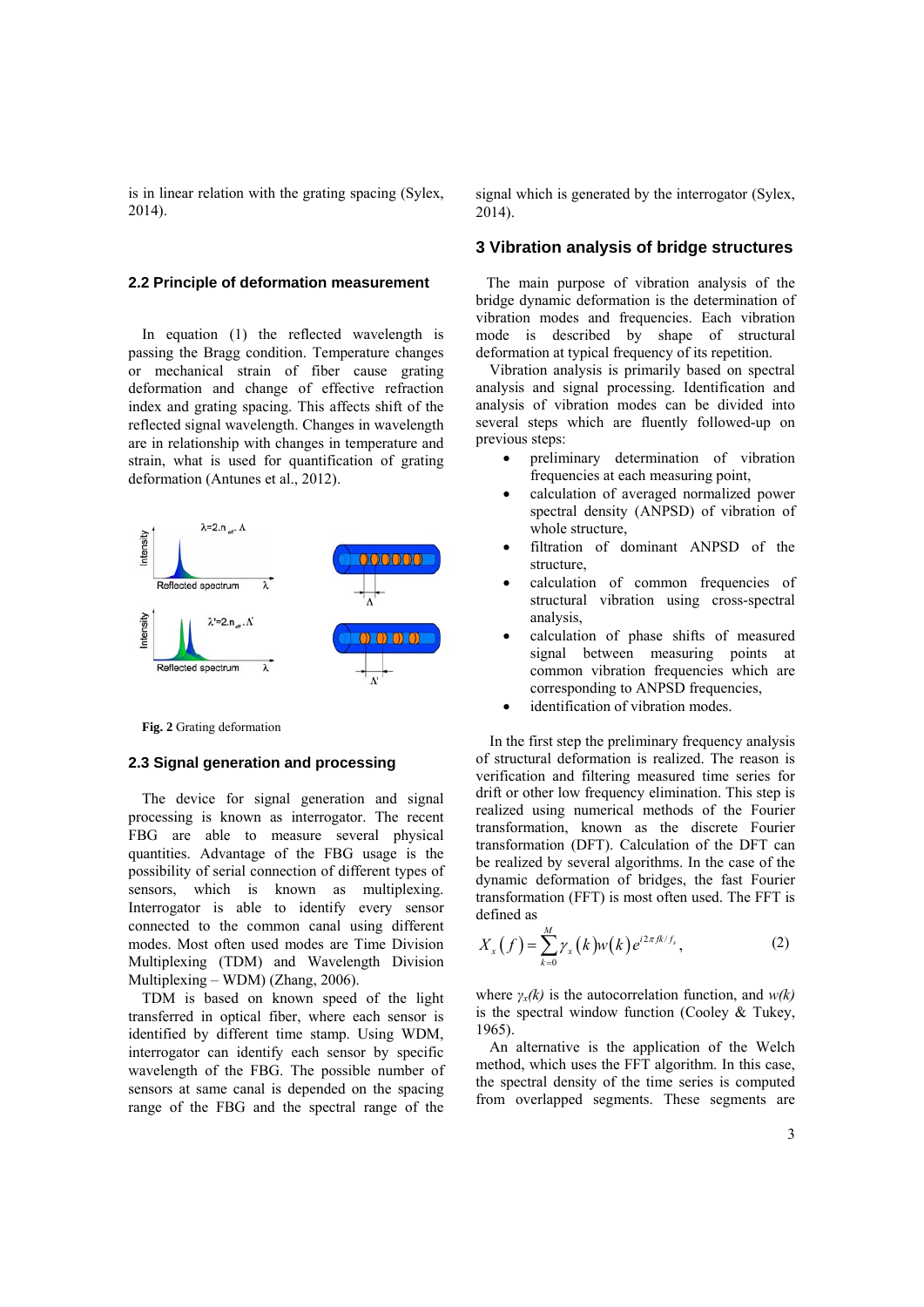analysed by the FFT method. The results give a smooth periodogram and greater accuracy of the frequencies determined. However, the resolution of the magnitude spectrum is unfortunately lower (Welch, 1967).

Next step of analysis is focused on calculation of common vibration frequencies of whole structure of several time series. Spectral analysis of several time series is based on determination of common vibration frequencies of the time synchronized measurements. Distribution of spectral density in synchronized time series is very often extremely differentiated. For calculation of common spectral density, normalized values of spectra are used:

$$
X_i^{norm}\left(k\right) = \frac{X_i\left(k\right)}{\sum_{k=0}^{k-n} X_i\left(k\right)},\tag{3}
$$

Normalized periodograms have the same weight. Final ANPSD is calculated as arithmetic average of all normalized periodograms:

$$
X_{\text{prime}}(k) = \frac{1}{p} \sum_{i=1}^{p} X_i^{\text{norm}}(k), \tag{4}
$$

ANPSD describes the spectral density distribution of every time series, which can provide the global view on dynamic properties of a monitored structure. Identification of significant frequencies is realized using Fisher statistical test of periodicity (Wenzel, 2009).

Next step is focused on filtering of the time series in frequency domain using band-pass filtering. This step is realized for selection of frequency bands at significant frequencies of vibration. In this case is critical to use an algorithm which does not generate phase delaying of the signal. This factor can cause incorrect determining of the phase delays of analysed signal. Good applicable algorithm is Butterworth filter, which is the filter with irregular impulse response. This filter has longer frequency response but on the other side the filter has minimum attenuation in pass band and ripple in filtered band (Trauth, 2010).

A cross-spectral analysis of two time series (signals) is used for the cross-correlation and the time delay between them. It can be described as a different dynamic response to external effects (wind, pedestrians, cyclists, etc.). The cross-spectral density of the two time series can be estimated by the FFT of the cross-correlation function as

$$
X_{xy}(f) = \sum_{k=0}^{M} \gamma_{xy}(k) w(k) e^{i 2\pi f k/f_s},
$$
 (5)

where  $\gamma_{xy}(k)$  is the cross-correlation function, and *w(k)* is the spectral window function (Bracewell, 1965).

The signals at a specific period can be defined by correlation of two time-synchronized their coherence. Cross-spectral analysis able to calculate phase delay between two signals what has critical significance in determining the vibration mode at common vibration frequencies.

Based on the analysis of amplitudes of frequencies and phase delays between measured signals at each measuring point can be identified the vibration mode of the structure. Accuracy of vibration mode identification is arising with a number of used sensors. Higher number of sensors can ensure more reliable determination of vibration mode.

#### **4 A case study**

The practical use of the fiber optic accelerometers and spectral methods of data processing described in the previous chapter were realized on an actual bridge structure. Bridge structures for pedestrians are usually designed as flexible structures with higher values of deformation amplitudes than road and railway bridges. Experimental measurements were realized on a pedestrian bridge over the river Malý Dunaj in Bratislava (Slovakia). The known modal characteristics of the structure's dynamic deformations are useful for verification of the measured deformations.

## **4.1 Pedestrian bridge over the Malý Dunaj**

Pedestrian bridge over the river Malý Dunaj is situated in Vrakuňa, which is city district of Bratislava (Slovak republic). Bridge is relative flexible suspended steel structure. The bridge deck is built by steel girder of length 54.00 m and width of 2.70 m. The girder consist from 4 beams in the main direction and 26 crossbeams in 2.00 m spacing. The connection of the bridge deck and the pillar is solved using two roller-bearings. The deck hanging consist from two steel cable, left and right side the deck, and 9 vertical hanging of diameter of 30 mm in distance of 5.40 m, fixed on the crossbeams. According this is the deck divided into 10 bridge field. The deck is covered by steel plates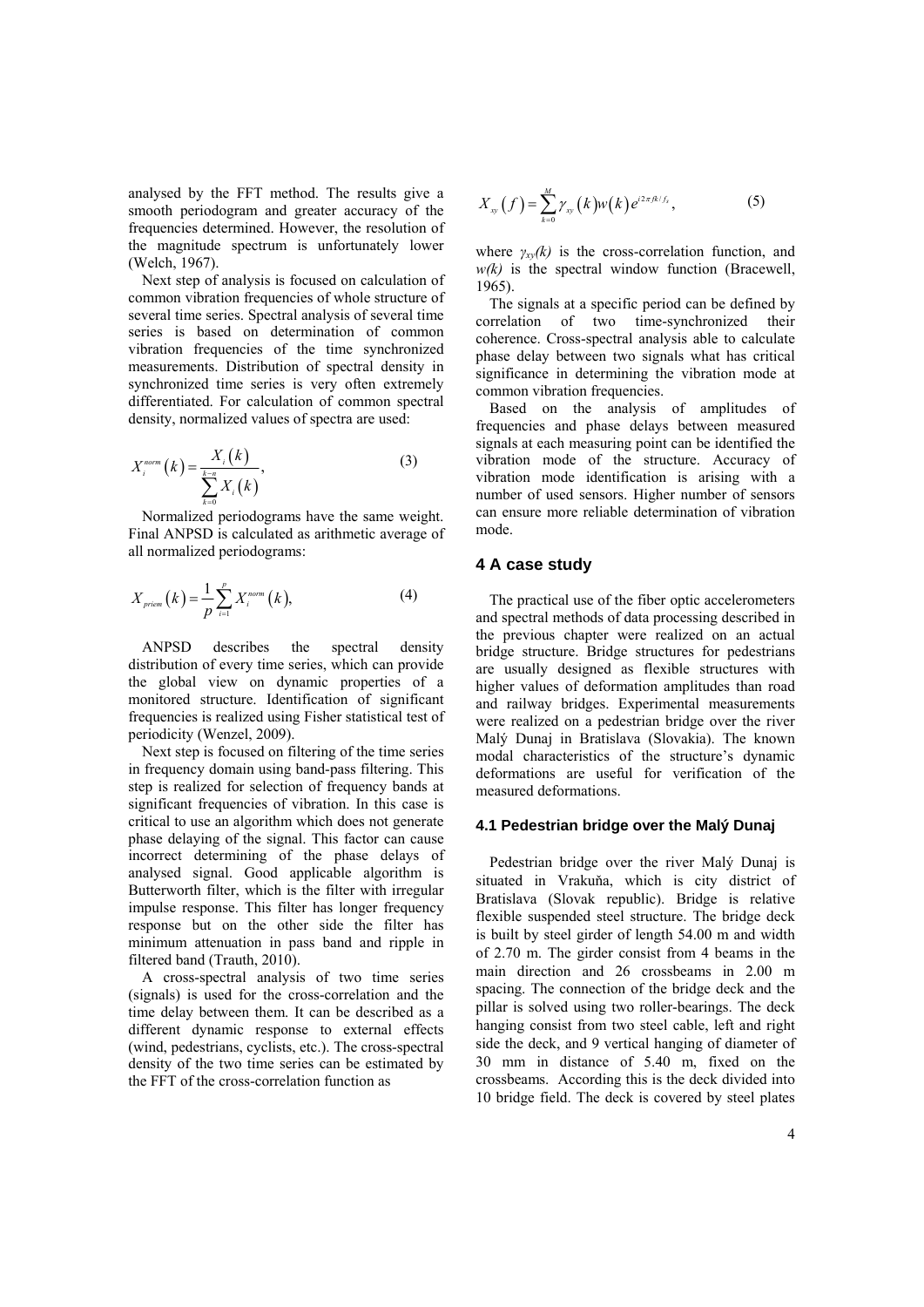of 10 mm thickness. Both side of the bridge is railing of 1.14 m height (Dopravoprojekt, 1991).



**Fig. 3** Pedestrian Bridge over the river Malý Dunaj

#### **4.2 Measurement system**

Bridge structure as typical suspension bridge has relatively high range of vertical bending and torsional oscillation. For verifying the stability of the bridge structure, was designed the measurement system based on FBG accelerometers.

For measuring of vibration were used accelerometers Fibersensing FS6500 (Fig. 4). These sensors has acceptable parameters for dynamic monitoring of bridges. Declared sensitivity of sensors is at the level of 75 pm/g with measurement range 10 g. Central measurement wavelength varies between 1510 to 1590 nm (Fibersensing, 2015).



**Fig. 4** Accelerometer Fibersensing FS6500

Signal interrogation for accelerometers Fibersensing FS6500 is realized by interrogator Sylex FBG Scan S-line 800D. This interrogator works on principle of spectrometer with CCD member. Interrogator is able to read a signal from up to 75 sensors at one canal. Frequency range of measurements is up to 2 kHz and spectral range of measurable wavelength is from 1515 to 1590 nm.

For experimental measurements were used 6 sensors situated in three cross sections, where the structural deformations are typical for the monitored structure. Distribution of accelerometers at the structure illustrates Fig. 5



**Fig. 5** Configuration of measuring points

The FBG sensors are relatively high temperature sensitive, which causes temperature drift of the measurement signal. Temperature data are applied for temperature compensation of the measured acceleration and for additional interpretation of temperature changes in the structure, also. For registration of temperature changes were used contact temperature sensors Pt1000/TG7 (Cometsystem, 2015). These sensors were located at the same places like the accelerometers.

#### **4.3 Experimental measurements**

Experimental testing of FBG sensors Fibersensing FS6500 and the developed mathematical model of vibration analysis was realized 22nd April 2015. Measurements were realised during the several types of typical loading of the structure, such moving of pedestrians or cyclists at the bridge. These types of loading affect ambient vibration of the bridge. Another types of structure loading were realized by organized jumping in specified position on the structures – specific dynamic loading.

Each epoch has a duration of approx. 2 minutes. The frequency of the data registration by the accelerometers were set to 200 Hz, due to the requirements to achieve a higher degree of accuracy of the relative displacements and the occurrence of significant frequencies of structural deformations, higher than 10 Hz.

## **5 Data processing and analysis**

The data processing is based on application of mathematical model described in chapter 2. Results were verified by numerical model of the bridge structure developed by Finite Element Method (FEM). FEM describes several significant vibration modes, which have crucial influence on the bridge stability and dynamics. Next will be discussed results of the frequency analysis of the 1st vibration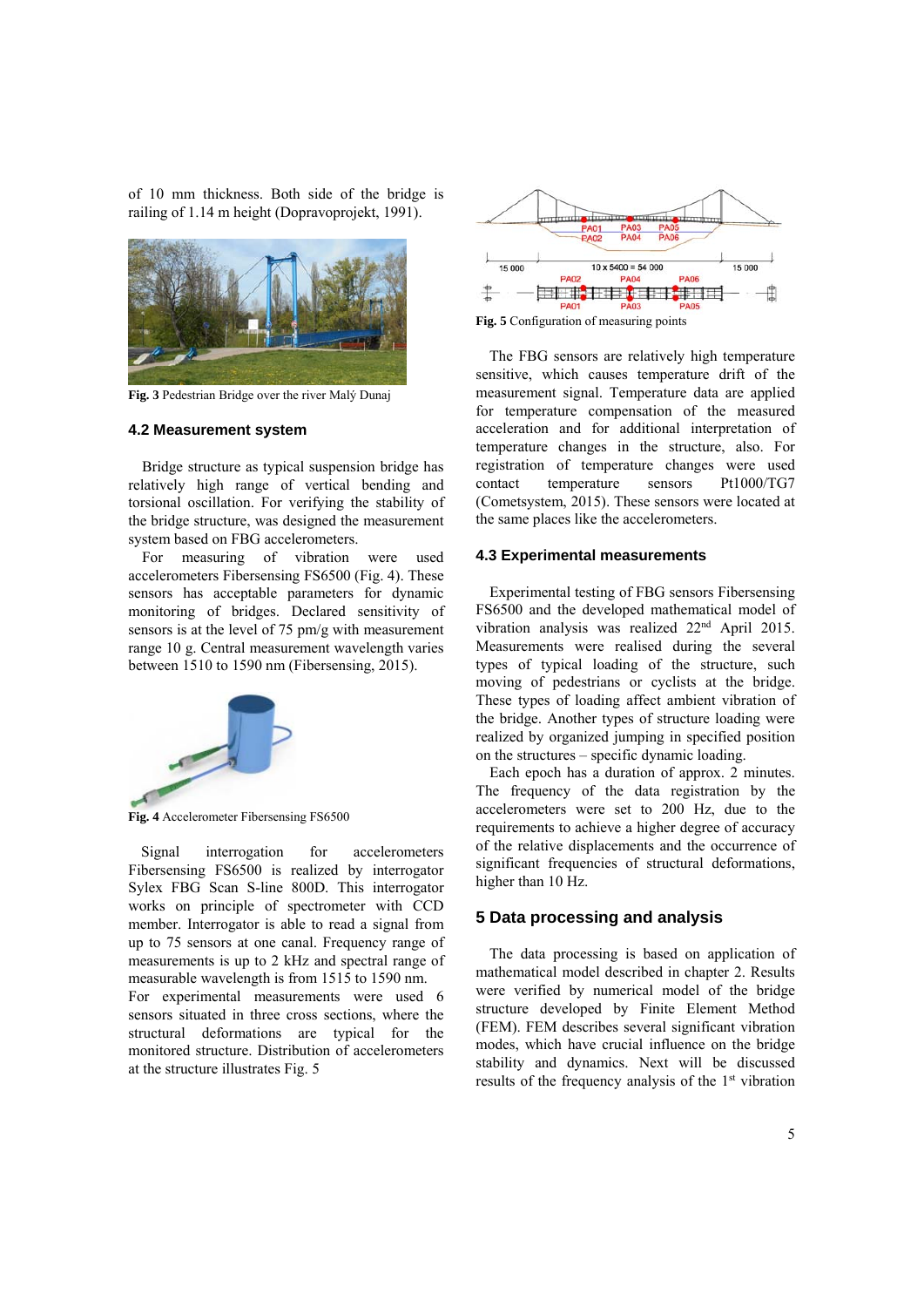mode, with the most significant frequency 1.42 Hz (Fig. 6).



Fig. 6 <sup>1st</sup> vibration mode of the structure determined by FEM with significant frequency 1.42 Hz

Measurements were realized during the specific dynamic loading - jumping of one person in the surrounding of measuring points PA01 and PA02 (Fig. 5). Measured accelerations illustrates Fig. 7. It can be seen significantly higher maximum values of accelerations at the points PA01 and PA02, comparing to other measurement points. The minimum level of the maximum acceleration was registered at points PA03 and PA04. Points PA05 and PA06 exhibit slightly lower values of maximum accelerations and time delay at level of half of period of oscillation towards the points PA01 and PA02, which corresponds with the 1<sup>st</sup> vibration mode determined by FEM (Fig. 6).



**Fig. 7** Measured accelerations at measuring points

The first step of data processing is generally the determination of significant frequencies of the structure's vibration at each measuring point. Table 1 presents significant frequencies and normalized amplitudes of each point. Fig. 8 illustrates ANPSD of the whole bridge structure.

Table 1. Measured frequencies of the structure's 1<sup>st</sup> vibration mode (1.42 Hz)

| Measuring<br>point | Frequency<br>[Hz] | Normalized<br>amplitude | Difference *<br>[%] |
|--------------------|-------------------|-------------------------|---------------------|
| <b>PA01</b>        | 1.415             | 0.2945                  | 0.35                |
| PA02               | 1.416             | 0.2773                  | 0.28                |
| <b>PA03</b>        | 1.416             | 0.0299                  | 0.28                |
| <b>PA04</b>        | 1.415             | 0.0092                  | 0.35                |
| <b>PA05</b>        | 1.416             | 0.1711                  | 0.28                |
| PA06               | 1.416             | 0.2122                  | 0.28                |
| <b>ANPSD</b>       | 1.416             | 0.2014                  | 0.28                |

\* Difference between model and measured frequency



**Fig. 8** ANPSD of the structure's vibration

The measured frequencies are relatively in high compliance with model frequencies. Differences between the measured frequencies and FEM are up to 0.35 %, which could be valuated as very good compliance. Difference can be caused by the nonsufficient accuracy (density) of the FEM – pure information about the steel quality, types (class) of welding and screw joints.

In next step could be identified common characteristics of the vibration modes at different points of the structure using cross-spectral analysis. Table 2 and Table 3 describe normalized amplitudes and phase delays between signals measured at different points at the frequency of the  $1<sup>st</sup>$  vibration mode.

**Table 2.** Common normalized amplitudes and phase delays at measuring points PA01, PA03 and PA05

| 1 st<br>measuring<br>point | 2 <sub>nd</sub><br>measuring<br>point | Normalized<br>amplitude | Phase delay<br>[°] |
|----------------------------|---------------------------------------|-------------------------|--------------------|
| <b>PA01</b>                | PA03                                  | 0.2344                  | 5.7721             |
| <b>PA01</b>                | <b>PA05</b>                           | 0.3948                  | 179.3334           |
| PA03                       | <b>PA05</b>                           | 0.2426                  | 173.5612           |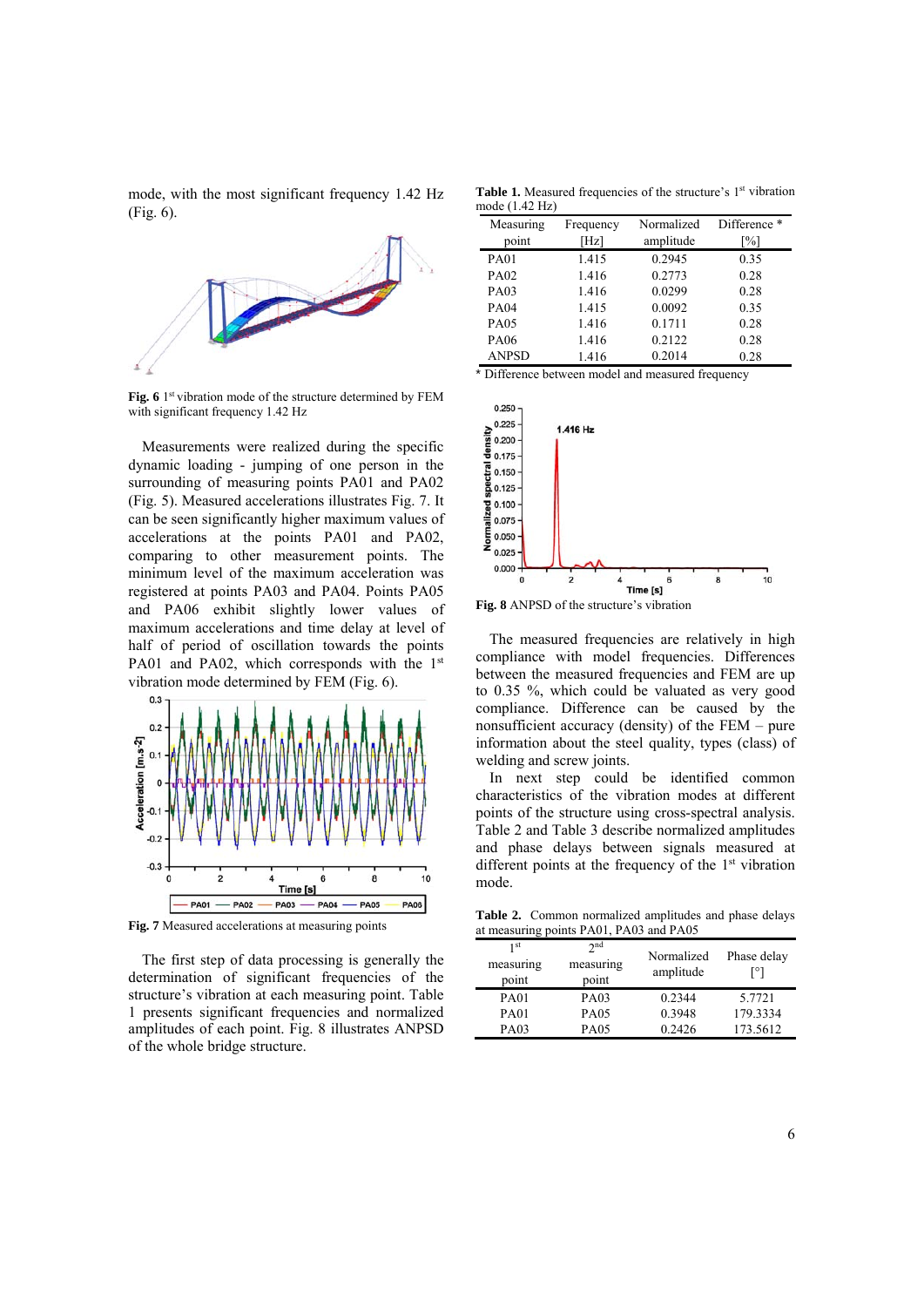**Table 3.** Common normalized amplitudes and phase delays at measuring points PA02, PA04 and PA06

| 1 <sub>st</sub><br>measuring<br>point | 2nd<br>measuring<br>point | Normalized<br>amplitude | Phase delay<br>[°] |
|---------------------------------------|---------------------------|-------------------------|--------------------|
| PA <sub>02</sub>                      | PA04                      | 0.1747                  | 4.2910             |
| PA <sub>02</sub>                      | PA06                      | 0.3833                  | 179.6874           |
| PA04                                  | PA06                      | 0.1973                  | 175.3964           |

Phase delay between measuring points positioned at the same bridge hanging reach minimum values, (up to 2°), which represent time delay of signals at the level of 0.01 s. These values are in good compliance with FEM, calculated for vertical bending vibration mode without torsional oscillation.

Table 4 describes normalized values of the structural deformation at each point. Figure 9 illustrates the normalised structure deformation at the measuring points and the FEM for the 1st vibration mode.

Table 4. Normalised structure deformation for the 1<sup>st</sup> vibration mode

| Measuring   | Normalized  |  |
|-------------|-------------|--|
| point       | deformation |  |
| <b>PA01</b> | 0.2344      |  |
| PA02        | 0.1747      |  |
| PA03        | $-0.0068$   |  |
| <b>PA04</b> | $-0.0416$   |  |
| <b>PA05</b> | $-0.1968$   |  |
| PA06        | $-0.1468$   |  |



**Fig. 9** Normalised structure deformation determined by experimental measurements and FEM

The structure deformation at both, the left and right side of the bridge is in correspondence with the FEM (Fig. 9). It is not possible to make the comparison of the measured and the model structure deformation using absolute values of deformation, because the FEM generates normalised values of structure deformation, only. These express the deformation between structure points each other, we are able to compare the changes in the shape (form) of the structure, only.

Even though the shape of the structure is generated by small number of sensors (points) is in good compliance with the FEM (Fig.9). To increase the accuracy of the structure vibration mode determination by acceleration measurement it's needed the completion of the measurement system by higher number of sensors. Resulting this could be the structure deformation determined with higher resolution and reliability.

# **Conclusion**

The paper presents the possibility of determination of structural deformations using FBG accelerometers during the dynamic loading of the structure. For determination the oscillation frequencies and analysis of vibration modes was developed methodology and mathematical model, based on spectral analysis and signal processing. Practical usage of FBG accelerometers and the application of the developed methodology of data processing was realized at the pedestrian bridge in Vrakuňa (city district of Bratislava). Results of experimental measurements correspond with the developed FEM of the structure and can be used for their calibration. Determination of vibration modes and changes of modal frequencies will significantly contribute to prediction of the possible failures of the structure, also. Temporally changes in the modal frequencies reflect the actually condition of the structure and their eventually changes. Following, these could be investigated, more detailed by another surveying methods, such as terrestrial laser scanning.

#### **Acknowledgement**

This work was supported by the Slovak Research and Development Agency under the contract No. APVV-0236-12.

This work was supported by Sylex, s.r.o., the developer of fibre optic sensors.

# **References**

Antunes, P. - Travanca, R. - Rodrigues, H. – Melo, J. – Jara, J. – Varum, H. - André, P. (2012). Dynamic Structural Health Monitoring of Slender Structures Using Optical Sensors. In *MDPI – Open Access Publishing.* [online]. 2012, vol. 12, no. 5. <http://www.mdpi.com/1424- 8220/12/5/6629/htm>.